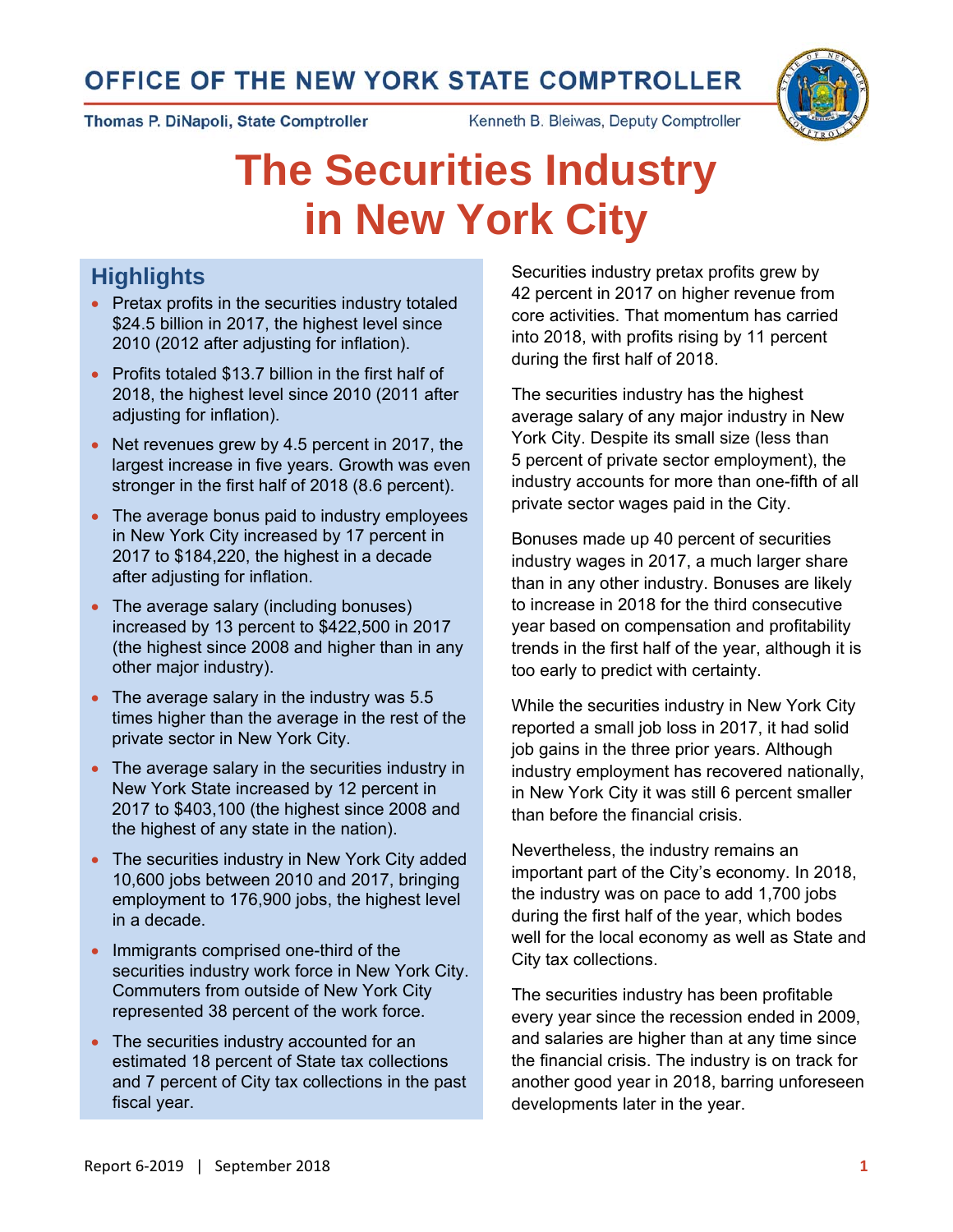# **Industry Profitability**

The traditional measure of profitability in the securities industry is the pretax profits of the broker/dealer operations of New York Stock Exchange (NYSE) member firms. Other business lines, such as retail and commercial banking, are excluded.

In 2017, pretax profits grew by 42 percent to \$24.5 billion (see Figure 1), the highest level since 2010 (or 2012 after adjusting for inflation). Profits increased by 21 percent in 2016 because of lower costs, while in 2017 profits rose on higher revenues. Net revenue (the preferred industry measure) grew by 4.5 percent in 2017, the largest increase in five years.<sup>1</sup>

Gross revenue grew by almost 14 percent in 2017, the largest increase in 11 years. Revenue growth was strongest in wealth management and account supervision (21 percent), underwriting (16 percent), trading (10 percent), and other income related to the securities business (24 percent).

Revenue from wealth management and account supervision has more than tripled since 2009, and was responsible for more than one-quarter of industry revenues. Although revenue from trading increased in 2016 and 2017, the share of industry revenues derived from trading has declined from 16 percent in 2009 to 6 percent in 2017.

The positive momentum from 2017 has carried into 2018. Pretax profits totaled \$13.7 billion in

#### **FIGURE 2** First Half Securities Industry Profits



the first half of the year (see Figure 2), 11 percent higher than last year and the highest level since 2010 (2011 after adjusting for inflation).

Profits rose during the first half of 2018 because revenues grew faster than expenses. Net revenue rose by 8.6 percent, while expenses (excluding borrowing costs) were up 8 percent, driven by higher noncompensation costs. Wealth management continues to be a leading source of industry revenue, growing by 14 percent. Revenue from trading was up 22 percent on the strength of the financial markets.

The industry is on track for another good year barring an unforeseen setback later in the year. In the longer term, there are risks that could derail economic growth and hence profitability, including trade tensions, rising interest rates, the growing federal deficit and a record level of global debt.



# **FIGURE 1**

### Annual Securities Industry Profits

Note: Pretax profits for broker/dealer operations of New York Stock Exchange member firms.<br>Sources: Securities Industry and Financial Markets Association: NYSE/Intercontinental Exchange: OSC analysis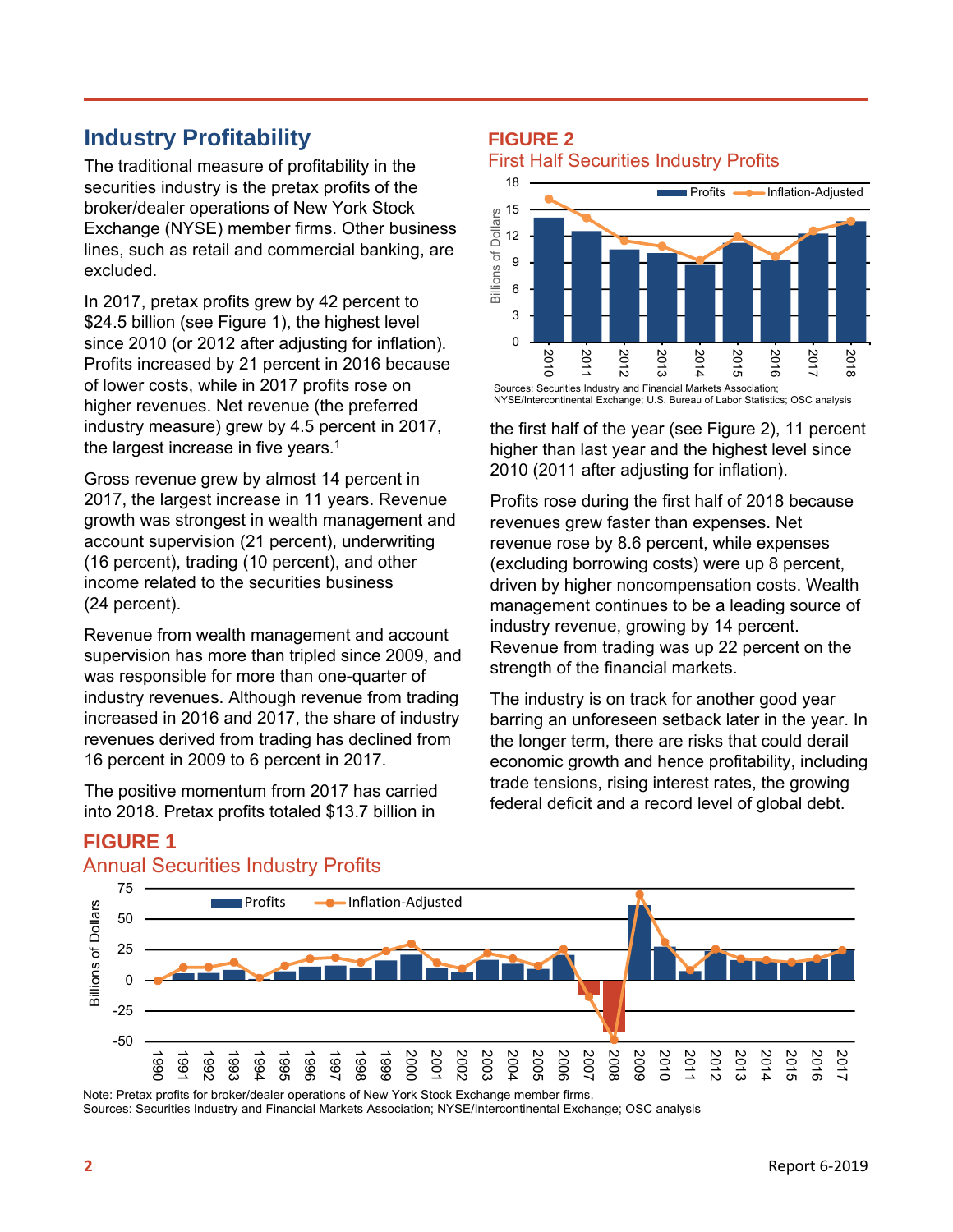# **Employment**

Nationally, employment in the securities industry has recovered from the financial crisis, but in New York City it remains 6 percent below the 2007 level. The industry added 91,100 jobs across the country between 2010 and 2017, reaching a record of 941,500 jobs in 2017. It is on pace to add another 26,300 jobs in 2018, which would be the largest one-year gain since 2007.

New York has more industry jobs (197,300 in 2017) than any other state in the nation, more than twice as many as second-ranked California and nearly three times as many as third-ranked Texas. Industry job growth in the rest of the nation has been three times faster than in New York since 2010, when the national job recovery began. As a result, New York State's share of the nation's securities industry jobs edged down from 22 percent in 2010 to 21 percent by 2017. (In 1990, New York accounted for 34 percent.)

New York City's share of the nation's securities industry jobs fell from 33 percent in 1990 to 19 percent in 2017. The decline reflects a shift to lower-cost regions, economic growth in other cities, and geographic diversification in the aftermath of the attacks on the World Trade Center.

New York City accounts for 90 percent of the industry jobs in New York State. Half of the jobs in the rest of the State are located in Long Island and in Westchester County, and the rest are mostly concentrated in the metropolitan areas around Albany, Buffalo, Rochester and Syracuse. Although industry employment outside of New York City more than tripled between 1990 and 2010, it has declined by 12 percent since then, to 20,400 jobs in 2017.

Employment in the securities industry in New York City peaked in 2000 at 201,100 jobs, but declined by 35,200 through 2003 as a result of the terror attack on the World Trade Center and the burst of the dot-com bubble. Before the industry could fully recover, it lost another 22,600 jobs between 2007 and 2010 as a result of the financial crisis.

Overall, the industry added 10,600 jobs between 2010 and 2017, bringing employment in the City to 176,900 jobs (the highest level in a decade). Preliminary data suggested the industry was on track to add 2,300 jobs in 2017, but the anticipated gains were erased after the New York State Department of Labor revised its employment estimates in March 2018 to show a loss of 100 jobs in 2017 (see Figure 3).

The industry was on pace to add 1,700 jobs in 2018 based on employment trends during the first half of the year. It remains to be seen whether those gains can be sustained during the second half, and whether the gains will remain after the next annual revision in March 2019.



# **FIGURE 3**

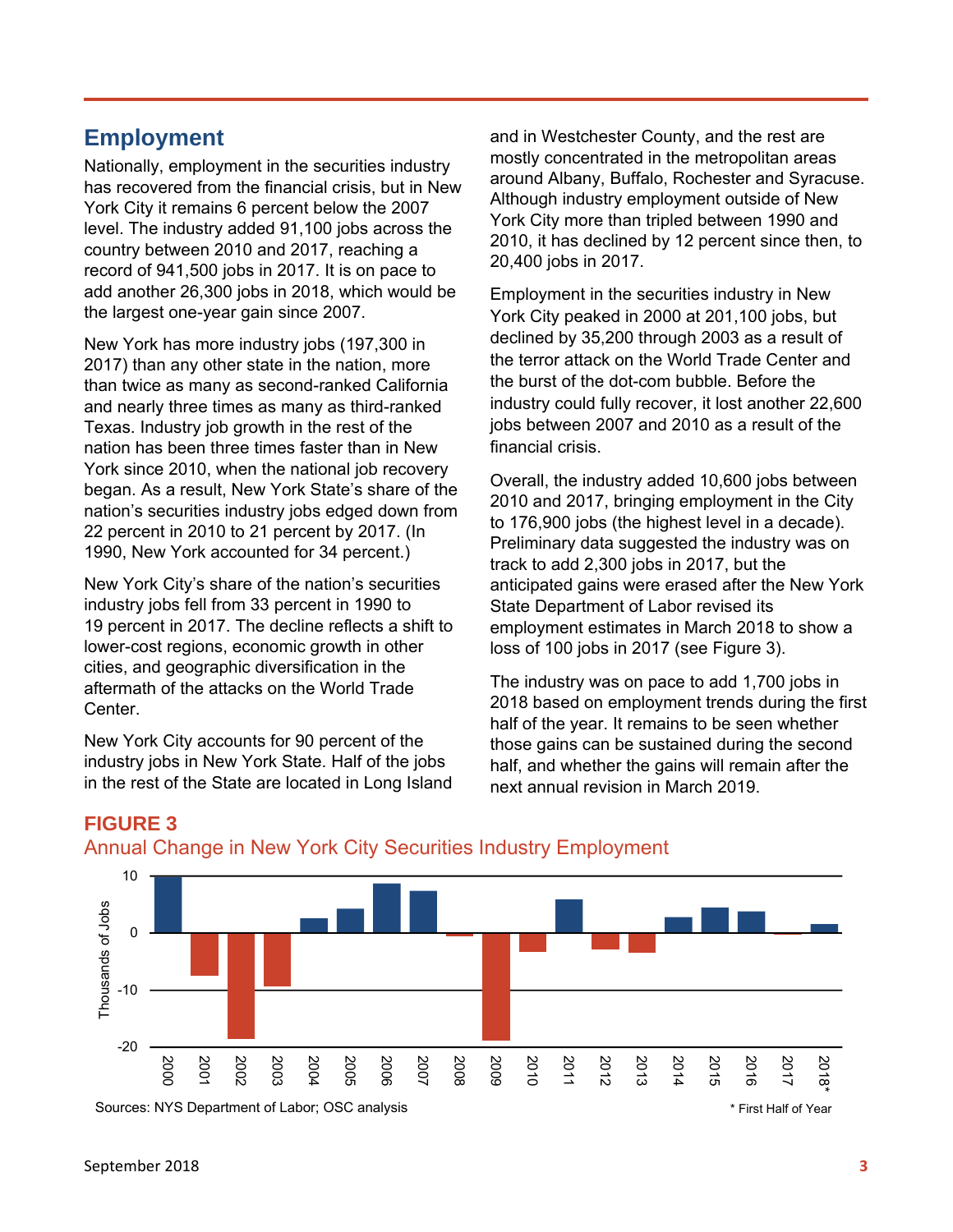# **Bonuses**

Compensation practices in the securities industry before the financial crisis encouraged excessive risk-taking. Since then, new regulations and guidelines have changed the way compensation is paid. Base salaries are higher, larger shares of bonuses are deferred to future years, and bonuses can be "clawed back" if performance targets are not achieved.

In March 2018, OSC estimated that the bonus pool for industry employees in New York City during the traditional December-March bonus season increased by 17 percent to reach \$31.4 billion, the highest level in a decade (see Figure 4). The securities industry accounted for more than half of all private sector bonus payments in the City in 2017, even though it made up less than 5 percent of employment.

OSC's bonus estimate includes bonuses paid for work performed in 2017, as well as bonuses deferred from prior years that were cashed in. The increase in the bonus pool was driven, in part, by recent changes in the federal tax code that encouraged the acceleration of deferred compensation into 2017 while it was still a deductible business expense.

Another factor was a federal law enacted in 2008 that required the repatriation of deferred compensation held overseas. The law offered taxpayers 10 years to repatriate income (and to pay taxes on such income), with a deadline of December 31, 2017. According to the *Wall Street Journal*, many hedge fund managers were affected by the law.

The average bonus for industry employees in New York City increased by 17 percent to \$184,220 in 2017 (see Figure 4). After adjusting for inflation, it was the highest average bonus in a decade and the fourth-highest on record. Bonuses accounted for an estimated 40 percent of wages, a larger share than in any other major industry in New York City.

#### **FIGURE 4**

Securities Industry Bonuses in New York City





Sources: NYS Department of Labor; OSC analysis

Bonuses are likely to increase in 2018 for the third consecutive year, based on compensation and profitability trends in the first half of the year. The amount set aside for compensation by NYSE member firms in the first half of 2018 increased by 4 percent. Johnson Associates (an executive compensation consulting firm) also expects higher bonuses in investment banking, trading and wealth management. In March 2019, OSC will release its 2018 bonus estimate for industry employees in New York City based on tax withholding trends during the bonus season.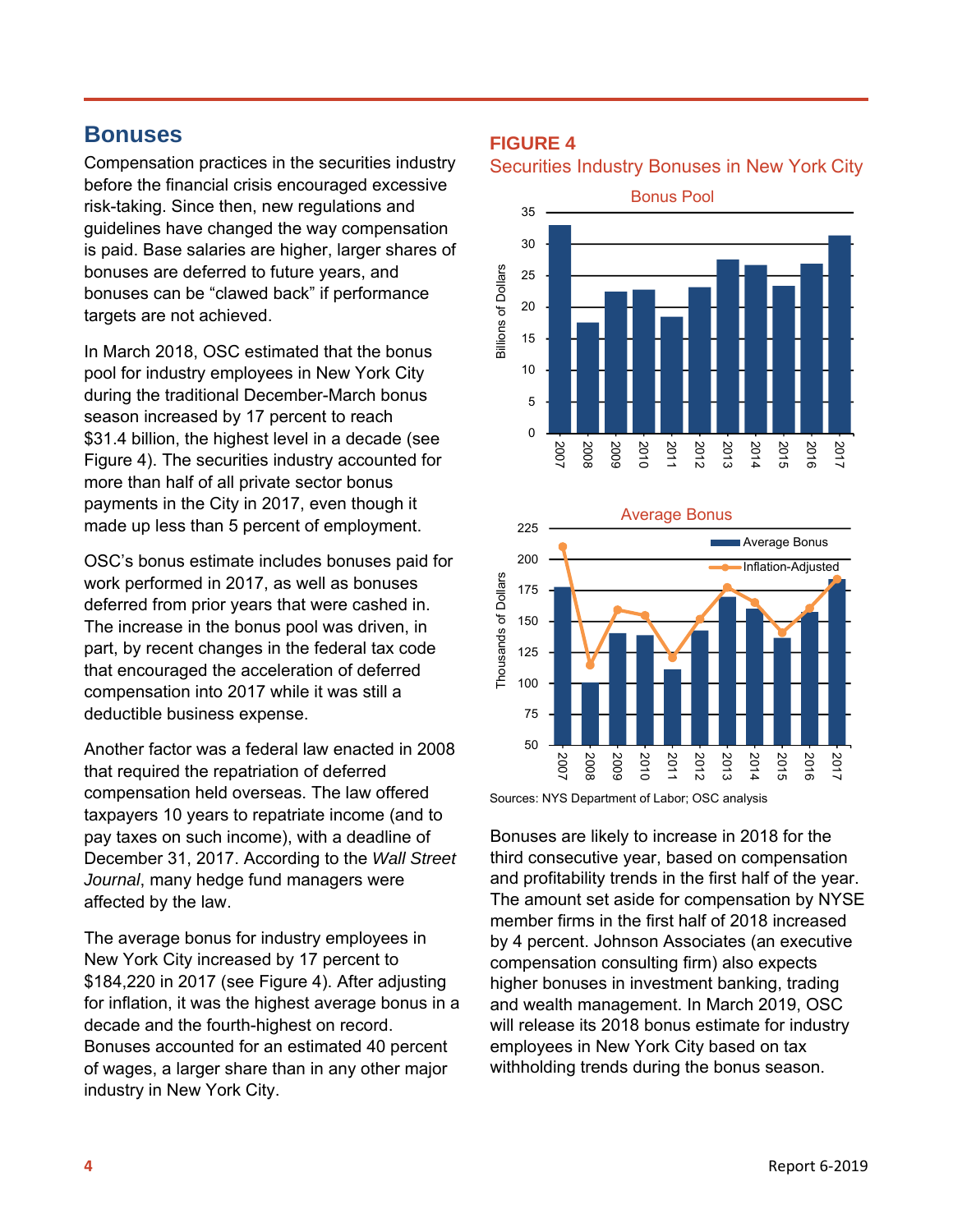# **Average Salaries**

In 2017, the average salary (including bonuses) of industry employees in New York City increased by 13 percent to \$422,500 (see Figure 5), the highest average since 2008 and the third-highest on record after adjusting for inflation. (Salaries before the financial crisis were boosted by incentives that rewarded risky behavior.)

The securities industry has the highest average salary of any major industry in New York City.<sup>2</sup> Because of its high salaries, the industry was responsible for 21 percent of all private sector wages paid in New York City in 2017, although it accounted for less than 5 percent of private sector employment.

The high incomes earned by many industry employees create economic activity not just in New York City, but in the surrounding region. OSC estimates that 1 in 11 jobs in the City and 1 in 17 jobs in the State are either directly or indirectly associated with the securities industry. Each job gained or lost in the industry leads to the creation or loss of three additional jobs in other industries in the State.

Although the industry has been gradually moving away from its traditional home in Lower Manhattan, 98 percent of the City's securities industry employees still work in Manhattan. The industry's average salary in Manhattan reached \$427,800 in 2017, more than three times higher than the average in the other boroughs (\$121,800).

In 2016, nearly one-quarter (24 percent) of industry employees who worked in New York City earned more than \$250,000, compared with just 10 percent in the rest of the nation. (Only 2.5 percent of the workers in the rest of the City's work force earned more than \$250,000).

The disparity between the average salary in the securities industry in the City and the rest of the private sector grew sharply in the years leading up to the financial crisis (see Figure 6 on the next page). The disparity peaked in 2007 when the average salary in the industry was more than six times higher than the average in the rest of the private sector (compared with twice as large in 1981). The gap narrowed after the financial crisis, but the ratio has remained at least 5 to 1 since 2010 (the ratio was 5.5 to 1 in 2017).



# Securities Industry Average Salaries in New York City

Sources: NYS Department of Labor; U.S. Bureau of Labor Statistics; OSC analysis

**FIGURE 5**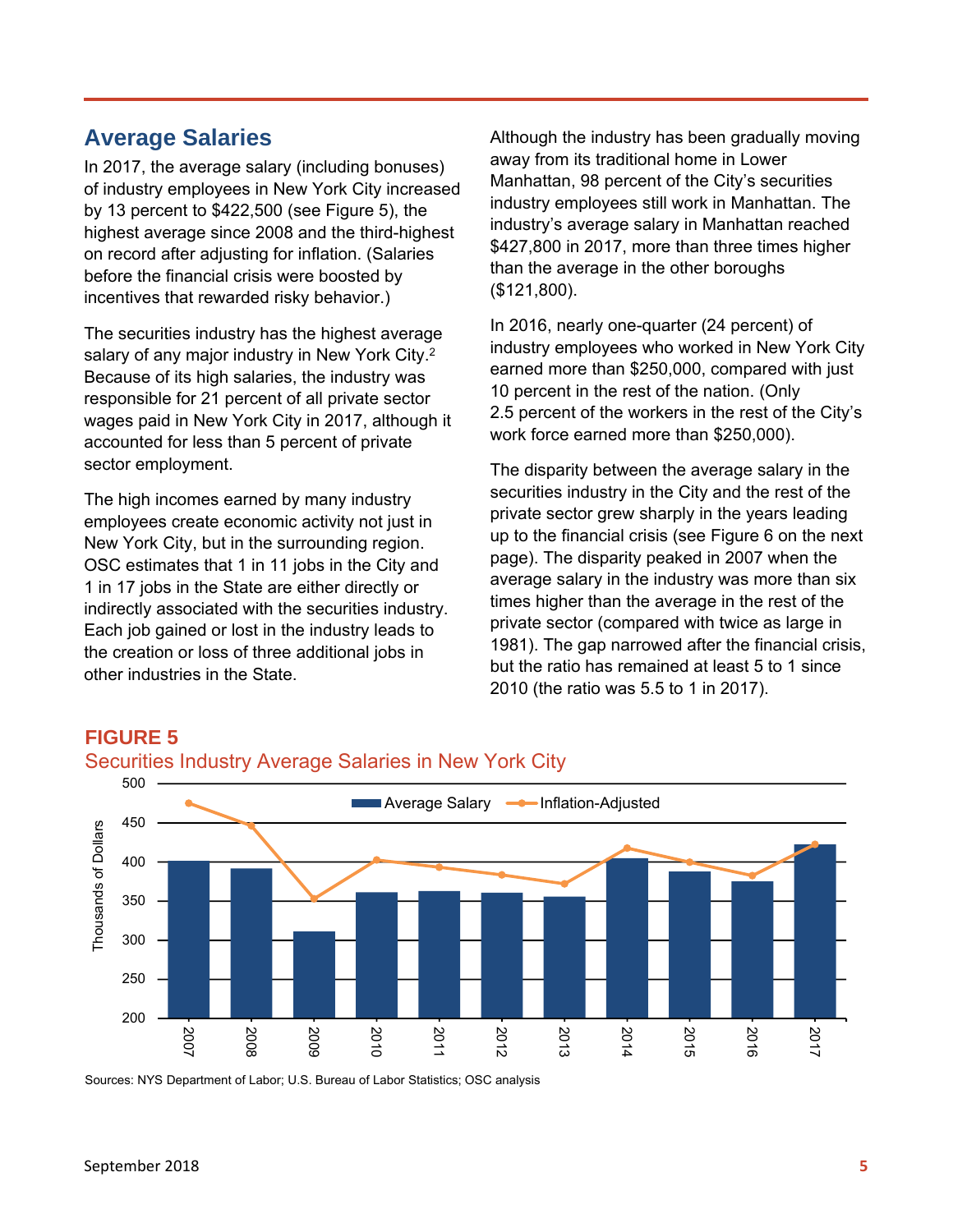

#### **FIGURE 6** Ratio of Average Salaries in the City's Securities Industry to the Rest of the Private Sector

Note: 1981-1999 data are on an SIC basis; 2000-2017 are on a NAICS basis. Sources: NYS Department of Labor; OSC analysis

The average salary in the securities industry in New York State grew by 12 percent in 2017 to \$403,100. This was the highest average since 2008 and the third-highest on record after adjusting for inflation.

New York had the highest average salary of any state in the nation (see Figure 7), reflecting the concentration of highly compensated employees, such as chief executive officers, in New York City. The average salary in New York also grew faster than in any other state besides New Mexico and Wyoming, which have small securities industries.

The average salary in the industry in Long Island is nearly as high as in New York City. In Long Island, the average salary grew by 10 percent in 2017 to \$389,000. The level was boosted by the presence of hedge-fund firms in Suffolk County, where the average salary was \$599,800, the highest of any county in the nation.

The average salary in Westchester County grew by 3 percent to \$264,700 in 2017, while in the rest of the State it rose by 6 percent to \$155,800. According to the U.S. Census Bureau, 13 percent of industry employees working in the City's suburbs (i.e., Nassau, Putnam, Suffolk and Westchester counties) earned more than \$250,000 in 2016, a higher share than in the rest of the nation (10 percent).

The Dodd-Frank Act requires publicly traded companies to report the ratio of the salary for the chief executive officer (CEO) to the median salary for all employees. According to a report prepared by Congressman Keith Ellison, average CEO pay in the financial industry (i.e., banking, securities and insurance) was 208 times greater than the median for all employees in the industry. The ratio was even higher in other industries.

#### **FIGURE 7**

#### States with the 10 Highest Securities Industry Average Salaries

|                      | 2017<br><b>Average</b> | Growth<br>Rate |
|----------------------|------------------------|----------------|
| <b>New York</b>      | \$403,100              | 12%            |
| Connecticut          | \$316,400              | 7%             |
| <b>Massachusetts</b> | \$284,500              | 8%             |
| California           | \$252,700              | 9%             |
| Illinois             | \$230,900              | $4\%$          |
| Maryland             | \$202,900              | 10%            |
| New Jersey           | \$186,700              | $4\%$          |
| Georgia              | \$183,300              | 8%             |
| Rhode Island         | \$180,700              | 10%            |
| New Hampshire        | \$171,100              | 6%             |
| <b>United States</b> | \$229,000              | 8%             |

Sources: U.S. Bureau of Labor Statistics; OSC analysis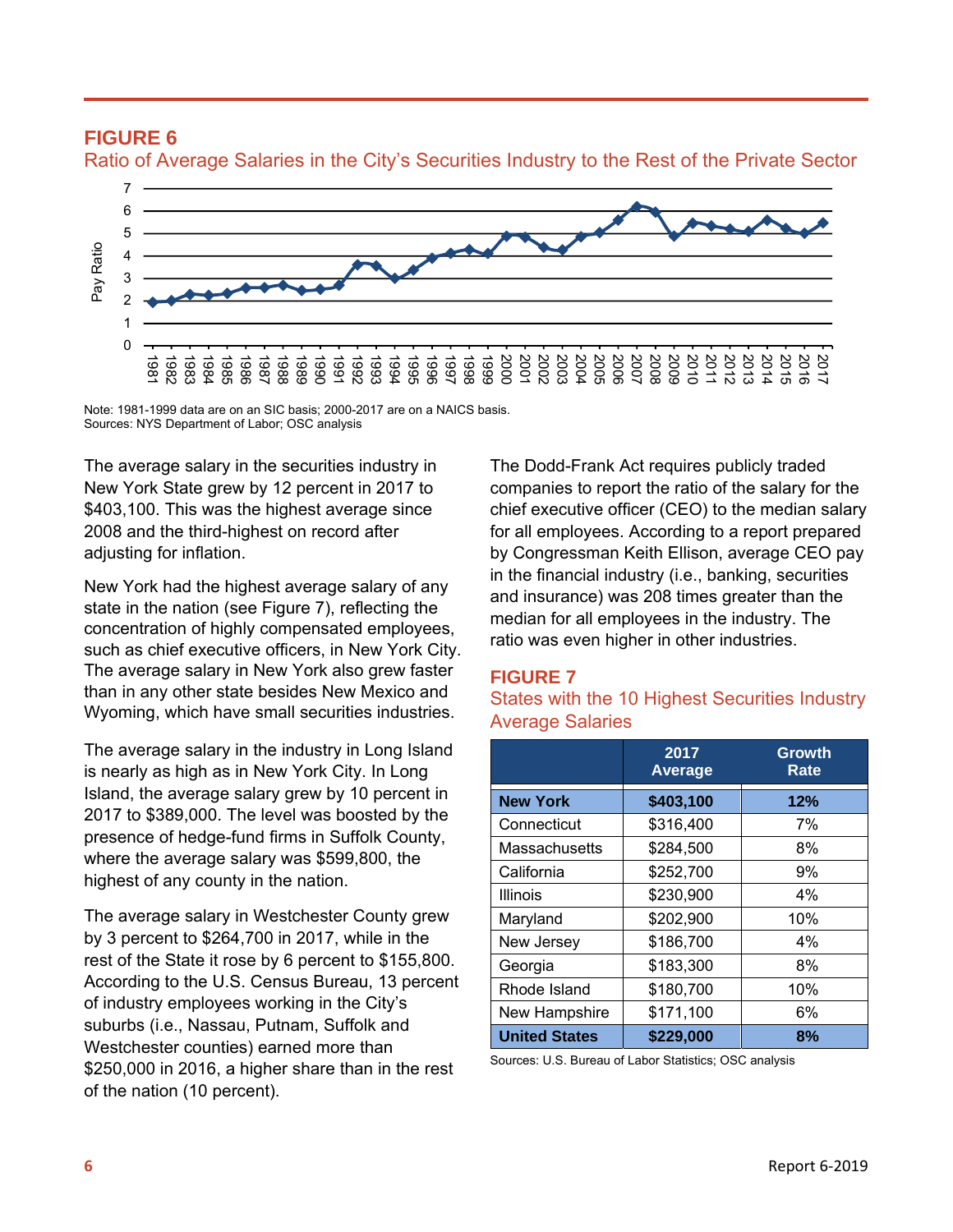# **Work Force Characteristics**

In 2016, more than two-thirds of the workers in New York City's securities industry were male, according to data from the U.S. Census. While 87 percent of the work force had earned at least a bachelor's degree, 37 percent had an advanced degree (almost twice the citywide share).

Nearly two-thirds (62 percent) of the work force were White, 22 percent were Asian, 7 percent were Hispanic and 6 percent were African American. Immigrants (primarily from Asia and Europe) made up one-third of the work force.

While 62 percent of the workers resided in New York City (see Figure 8), 38 percent commuted from outside of the City, the highest share of any major industry in New York City. One-fifth came from New Jersey, 6 percent came from Long Island and another 6 percent came from Westchester County. More than half (55 percent) of the commuters from Connecticut and 38 percent of those from Westchester earned more than \$250,000 per year.

In 2016, the industry's top five occupations were sales agent (18 percent), personal finance advisor (10 percent), financial analyst (8 percent), financial manager (8 percent) and supervisor of sales workers (6 percent). Employees in techrelated occupations, such as programmers, made up 12 percent of the work force.

#### **FIGURE 8**

# Place of Residence

Employees in New York City's Securities Industry



Sources: U.S. Census Bureau; OSC analysis

### **Financial Markets**

The Dow Jones Industrial Average fell from 14,165 on October 9, 2007 to 6,547 on March 9, 2009, a decline of 54 percent. Over the next seven years the index tripled, reaching 19,763 by the end of 2016. Stronger economic growth, deregulation, solid corporate profits and the prospect of federal tax cuts contributed to a 25 percent increase in 2017.

The Dow reached a record high of 26,617 on January 26, 2018, but lost 10 percent of its value over the next two weeks, falling to 23,860. Concerns about rising interest rates, tech stocks and trade tensions weighed down the market in the first half of 2018. The Dow has grown over the past two months, exceeding 26,000 in late August on the strength of corporate earnings and an easing of trade tensions. Both the Nasdaq and the S&P 500 have also reached record highs.

Earnings per share for the firms in the S&P 500 rose by 23 percent in the first quarter of 2018 and by 26 percent in the second quarter (see Figure 9), according to Thomson Reuters. The firm also reported that in the first half of 2018, the value of announced mergers and acquisitions grew by 79 percent in the United States, while initial public offerings increased by 24 percent.

#### **FIGURE 9**

#### Change in S&P 500 Quarterly Reported Earnings per Share Results



Sources: Thomson Reuters; OSC analysis